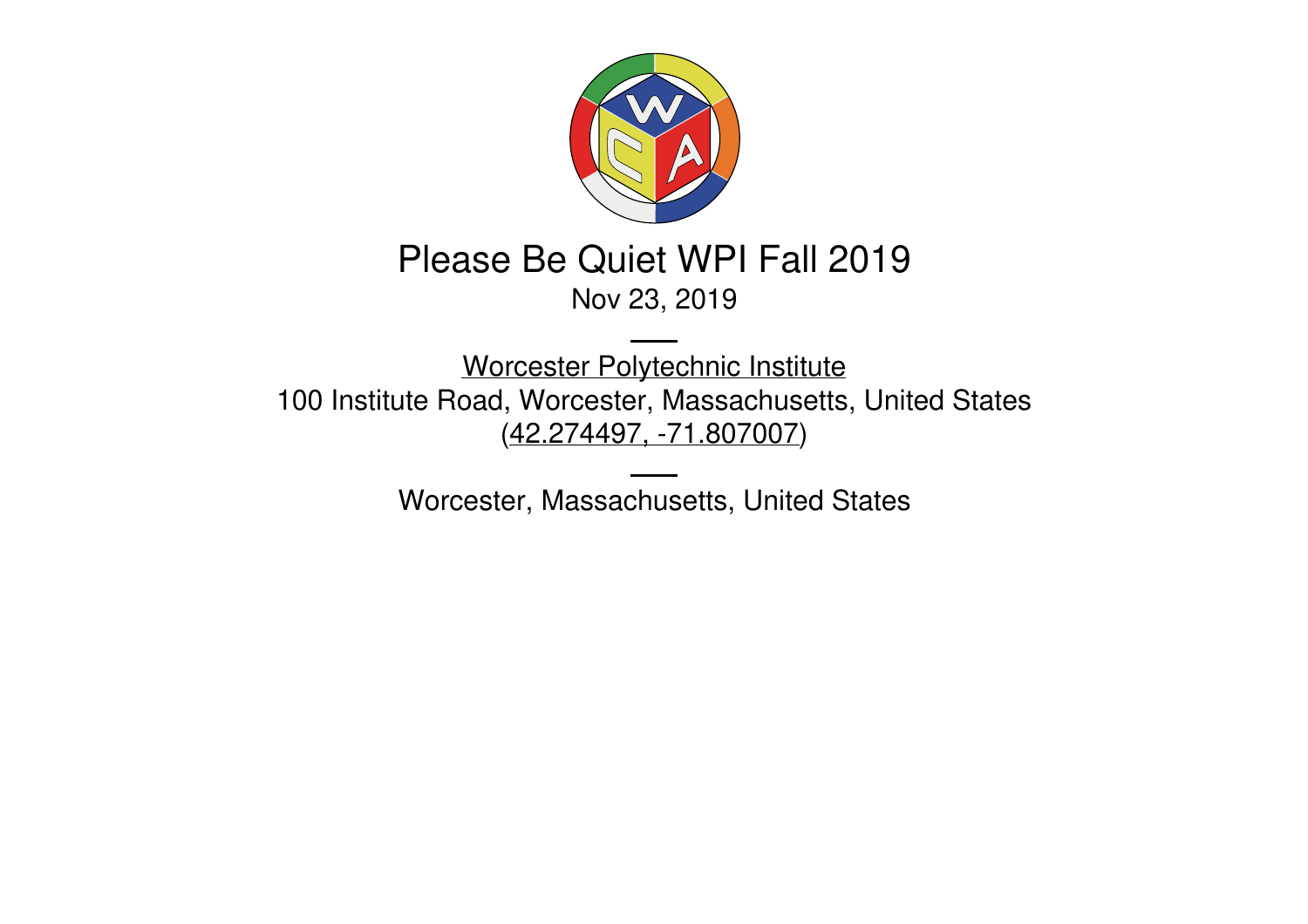### **Events**

| <b>Event</b>        | <b>Round</b> | Format          | <b>Time limit</b>                                                           | <b>Proceed</b> |
|---------------------|--------------|-----------------|-----------------------------------------------------------------------------|----------------|
| $\frac{1}{2}$       | First round  | Bo <sub>3</sub> | 15:00.00 cumulative                                                         | Top 8          |
|                     | Final        | Bo <sub>3</sub> | 10:00.00 cumulative                                                         |                |
| <u> </u>            | Final        | Mo <sub>3</sub> | 1 hour                                                                      |                |
|                     | Final        | Bo <sub>3</sub> | 1:30:00.00 total for 4x4x4 Blindfolded Final and 5x5x5 Blindfolded<br>Final |                |
| H                   | Final        | Bo <sub>3</sub> | 1:30:00.00 total for 4x4x4 Blindfolded Final and 5x5x5 Blindfolded<br>Final |                |
| 樂<br>$\mathbb{R}^n$ | Final        | Bo <sub>2</sub> | 10:00.00 per cube, up to 60:00.00                                           |                |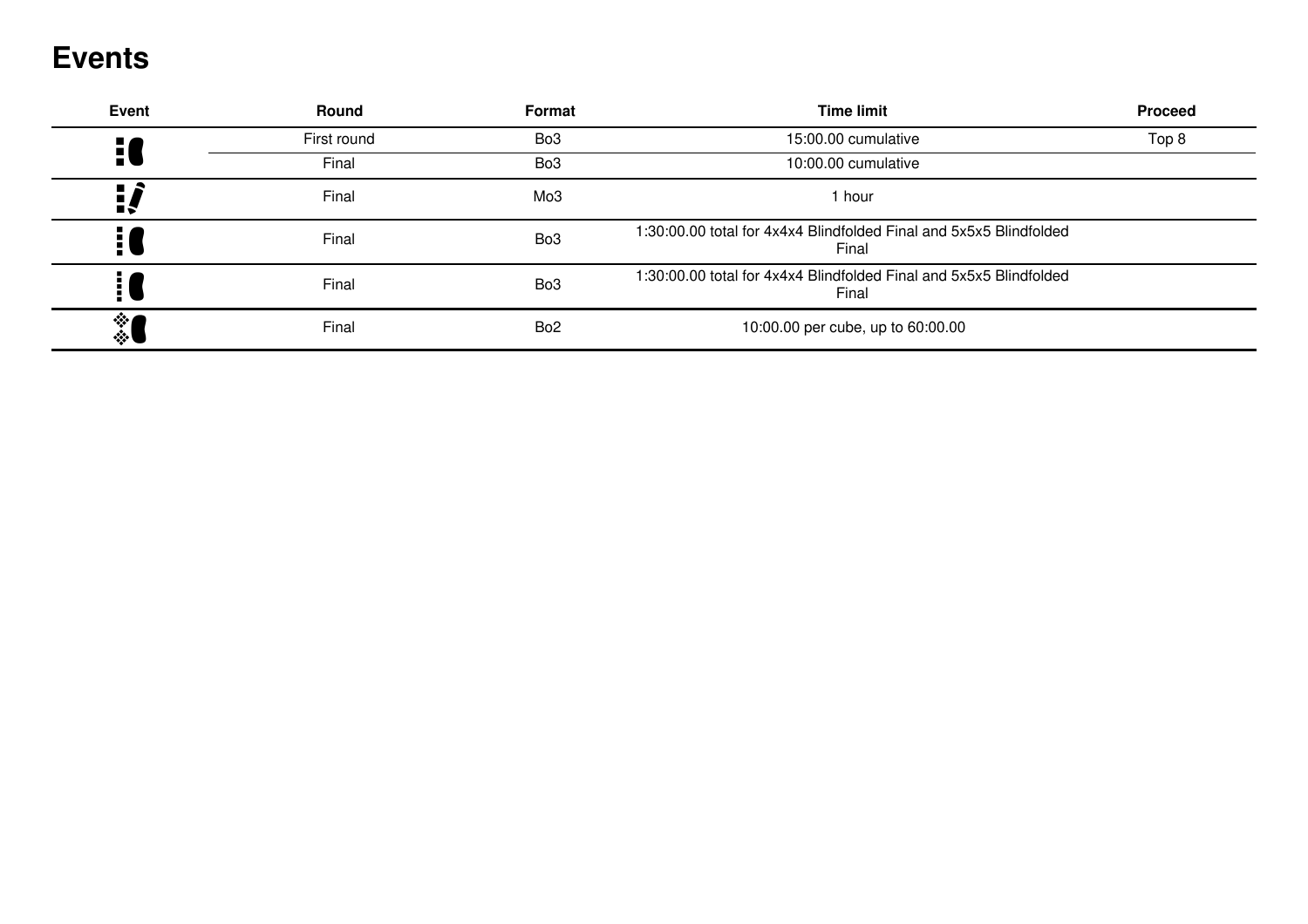## **Schedule for Saturday (November 23, 2019)**

| <b>Start</b> | End      | <b>Activity</b>                                      | Format          | <b>Time limit</b>                                                           | <b>Proceed</b> |
|--------------|----------|------------------------------------------------------|-----------------|-----------------------------------------------------------------------------|----------------|
| 07:40 AM     | 07:50 AM | <b>Cube Submission for 3x3x3 Multi-Blind</b>         |                 |                                                                             |                |
| 08:00 AM     | 09:20 AM | ै<br>3x3x3 Multi-Blind Final (Attempt 1)             | Bo <sub>2</sub> | 10:00.00 per cube, up to 60:00.00                                           |                |
| 09:20 AM     | 10:35 AM | $\mathbf{i}$<br>3x3x3 Fewest Moves Final (Attempt 1) | Mo3             | 1 hour                                                                      |                |
| 10:35 AM     | 12:35 PM | 10<br>4x4x4 Blindfolded Final                        | Bo <sub>3</sub> | 1:30:00.00 total for 4x4x4 Blindfolded<br>Final and 5x5x5 Blindfolded Final |                |
| 10:35 AM     | 12:35 PM | <b>i</b> C<br>5x5x5 Blindfolded Final                | Bo <sub>3</sub> | 1:30:00.00 total for 4x4x4 Blindfolded<br>Final and 5x5x5 Blindfolded Final |                |
| 12:15 PM     | 12:35 PM | <b>Cube Submission for 3x3x3 Multi-Blind</b>         |                 |                                                                             |                |
| 12:35 PM     | 01:20 PM | Lunch                                                |                 |                                                                             |                |
| 01:20 PM     | 02:40 PM | ै<br>3x3x3 Multi-Blind Final (Attempt 2)             | Bo <sub>2</sub> | 10:00.00 per cube, up to 60:00.00                                           |                |
| 02:40 PM     | 03:55 PM | <u>:</u><br>3x3x3 Fewest Moves Final (Attempt 2)     | Mo <sub>3</sub> | 1 hour                                                                      |                |
| 03:55 PM     | 04:40 PM | H<br>3x3x3 Blindfolded First round                   | Bo <sub>3</sub> | 15:00.00 cumulative                                                         | Top 8          |
| 04:40 PM     | 05:55 PM | $\mathbf{i}$<br>3x3x3 Fewest Moves Final (Attempt 3) | Mo <sub>3</sub> | 1 hour                                                                      |                |
| 05:55 PM     | 06:15 PM | 10<br>3x3x3 Blindfolded Final                        | Bo <sub>3</sub> | 10:00.00 cumulative                                                         |                |
| 06:15 PM     | 06:30 PM | <b>Awards</b>                                        |                 |                                                                             |                |